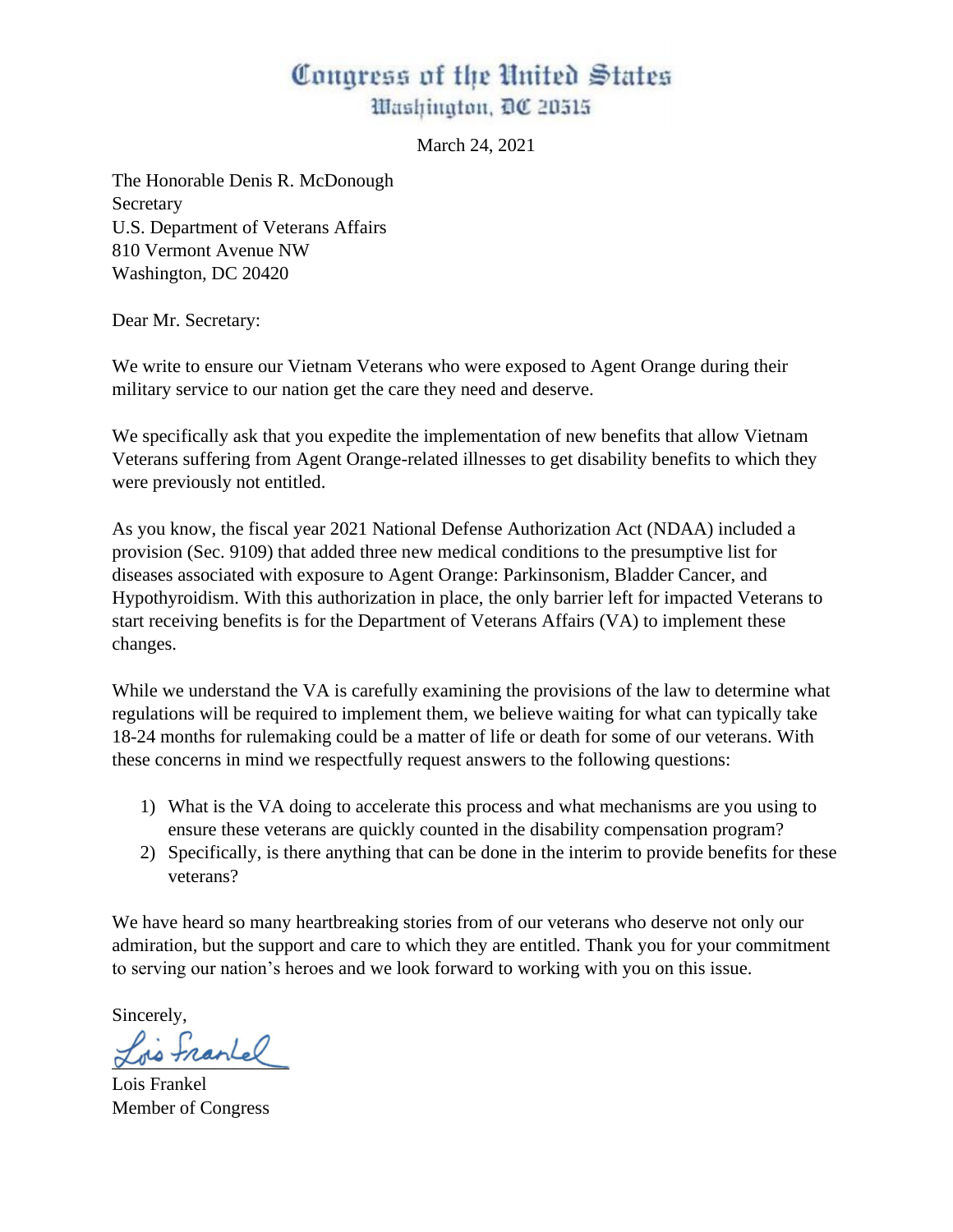Eleanor Holmes Norton Betty McCollum Steve Cohen Member of Congress Member of Congress Member of Congress

Member of Congress Member of Congress Member of Congress

Member of Congress Member of Congress Member of Congress

 $\sqrt{s}$  and  $\sqrt{s}$  and  $\sqrt{s}$  and  $\sqrt{s}$  and  $\sqrt{s}$  and  $\sqrt{s}$  and  $\sqrt{s}$  and  $\sqrt{s}$ Peter A. DeFazio **Lucy McBath** Brian Higgins

Antonio Delgado Darren Soto

 $\sqrt{s}$   $\sqrt{s}$ Elaine G. Luria Brian Fitzpatrick Tom O'Halleran

 $\frac{|S|}{|S|}$  r Holmes Norton Betty McCollum Steve Cohen

 $\frac{|S|}{|S|}$   $\frac{|S|}{|S|}$   $\frac{|S|}{|S|}$   $\frac{|S|}{|S|}$   $\frac{|S|}{|S|}$   $\frac{|S|}{|S|}$   $\frac{|S|}{|S|}$   $\frac{|S|}{|S|}$   $\frac{|S|}{|S|}$   $\frac{|S|}{|S|}$   $\frac{|S|}{|S|}$   $\frac{|S|}{|S|}$   $\frac{|S|}{|S|}$   $\frac{|S|}{|S|}$   $\frac{|S|}{|S|}$   $\frac{|S|}{|S|}$   $\frac{|S|}{|S|}$  Mike Levin Raul M. Grijalva

 $\frac{|S|}{\sqrt{S}}$  and  $\frac{|S|}{\sqrt{S}}$  and  $\frac{|S|}{\sqrt{S}}$  and  $\frac{|S|}{\sqrt{S}}$  and  $\frac{|S|}{\sqrt{S}}$  and  $\frac{|S|}{\sqrt{S}}$  and  $\frac{|S|}{\sqrt{S}}$  and  $\frac{|S|}{\sqrt{S}}$  and  $\frac{|S|}{\sqrt{S}}$  and  $\frac{|S|}{\sqrt{S}}$  and  $\frac{|S|}{\sqrt{S}}$  and  $\frac{|S|}{\sqrt{S}}$  and  $\frac{|S$ Peter Welch Andre Carson Tim Ryan<br>
Member of Congress Member of Congress Member of Congress

 $\sqrt{s}}$  ,  $\sqrt{s}$  ,  $\sqrt{s}$  ,  $\sqrt{s}$  ,  $\sqrt{s}$  ,  $\sqrt{s}$  ,  $\sqrt{s}$  ,  $\sqrt{s}$  ,  $\sqrt{s}$  ,  $\sqrt{s}$  ,  $\sqrt{s}$  ,  $\sqrt{s}$  ,  $\sqrt{s}$  ,  $\sqrt{s}$  ,  $\sqrt{s}$  ,  $\sqrt{s}$  ,  $\sqrt{s}$  ,  $\sqrt{s}$  ,  $\sqrt{s}$  ,  $\sqrt{s}$  ,  $\sqrt{s}$  ,  $\sqrt{s}$  ,  $\sqrt{s}$  ,  $\sqrt{s}$  ,  $\sqrt{s}$ Susie Lee **Debbie Dingell** Elissa Slotkin Member of Congress Member of Congress Member of Congress

Member of Congress Member of Congress Member of Congress

 $\frac{|S|}{\text{Diagonal}}$   $\frac{|S|}{\text{Darren Soto}}$   $\frac{|S|}{\text{Joe Courthey}}$ Member of Congress Member of Congress Member of Congress

Member of Congress Member of Congress Member of Congress

 $\sqrt{s}}/s$ 

Rick Larsen William R. Keating David Price Member of Congress Member of Congress Member of Congress